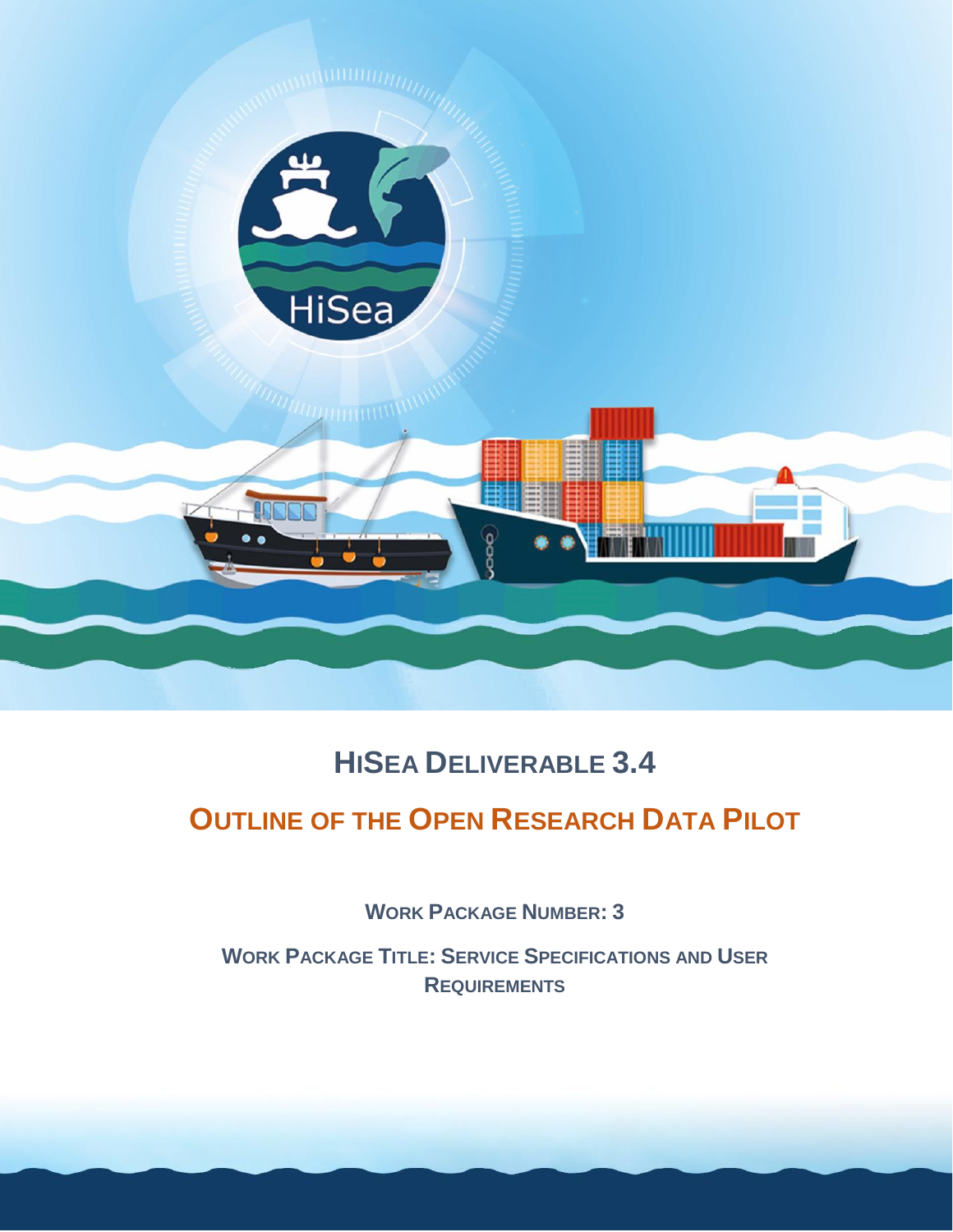

| <b>HISEA Project Information</b> |                                                                                           |  |  |
|----------------------------------|-------------------------------------------------------------------------------------------|--|--|
| <b>Project full title</b>        | High Resolution Copernicus-Based Information Services at Sea for Ports and<br>Aquaculture |  |  |
| <b>Project acronym</b>           | <b>HISEA</b>                                                                              |  |  |
| Grant agreement number           | 821934                                                                                    |  |  |
| <b>Project coordinator</b>       | Dr. Ghada El Serafy                                                                       |  |  |
| Project start date and duration  | $1st$ January, 2019, 30 months                                                            |  |  |
| <b>Project website</b>           | https://hiseaproject.com/                                                                 |  |  |

| <b>Deliverable Information</b>                                  |                                              |  |
|-----------------------------------------------------------------|----------------------------------------------|--|
| Work package number                                             | 3                                            |  |
| Work package title                                              | Service Specifications and User Requirements |  |
| Deliverable number                                              | 3.4                                          |  |
| Deliverable title                                               | Outline of the Open Research Data Pilot      |  |
| <b>Description</b>                                              | Outline of the ORDP                          |  |
| Lead beneficiary                                                | <b>HIDROMOD</b>                              |  |
| Lead Author(s)                                                  | Adélio Silva (Hidromod)                      |  |
| Contributor(s)                                                  | Sandra Gaytan Aguilar (Deltares)             |  |
| <b>Revision number</b>                                          | V <sub>0.1</sub>                             |  |
| <b>Revision Date</b>                                            | 29/06/2019                                   |  |
| Status (Final (F), Draft (D), $F$<br><b>Revised Draft (RV))</b> |                                              |  |

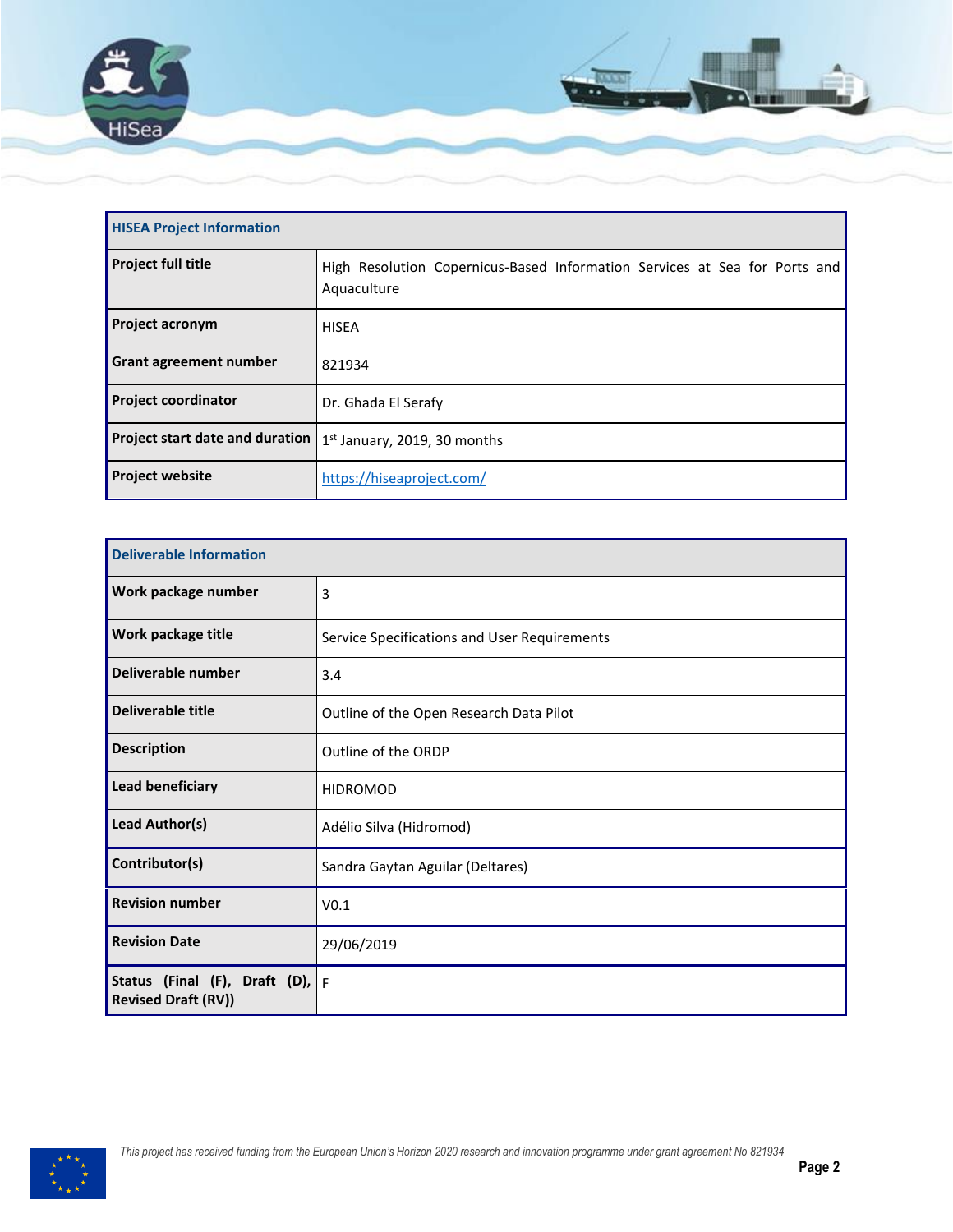

| Dissemination level (Public RF  |  |
|---------------------------------|--|
| (PU), Restricted to other       |  |
| program participants (PP),      |  |
| Restricted to a group specified |  |
| l bv<br>(RE),<br>the consortium |  |
| Confidential for consortium     |  |
| members only (CO))              |  |

| <b>Document History</b> |             |                      |               |
|-------------------------|-------------|----------------------|---------------|
| <b>Revision</b>         | <b>Date</b> | <b>Modification</b>  | Author        |
| $0.1\,$                 | 09/05/2019  | <b>Text Updating</b> | Sandra Gaytan |
| 0.2                     | 24/05/2019  | <b>Text Updating</b> | Anna Spinosa  |
| 0.3                     | 29/06/2019  | <b>Text Updating</b> | Sandra Gaytan |
|                         |             |                      |               |
|                         |             |                      |               |
|                         |             |                      |               |
|                         |             |                      |               |
|                         |             |                      |               |
|                         |             |                      |               |
|                         |             |                      |               |

| <b>Approvals</b>  |                 |                 |      |                      |
|-------------------|-----------------|-----------------|------|----------------------|
|                   | <b>Name</b>     | Organisation    | Date | Signature (initials) |
| Coordinator       | Ghada El Serafy | <b>Deltares</b> |      |                      |
| <b>WP Leaders</b> | Adélio Silva    | <b>HIDROMOD</b> |      |                      |

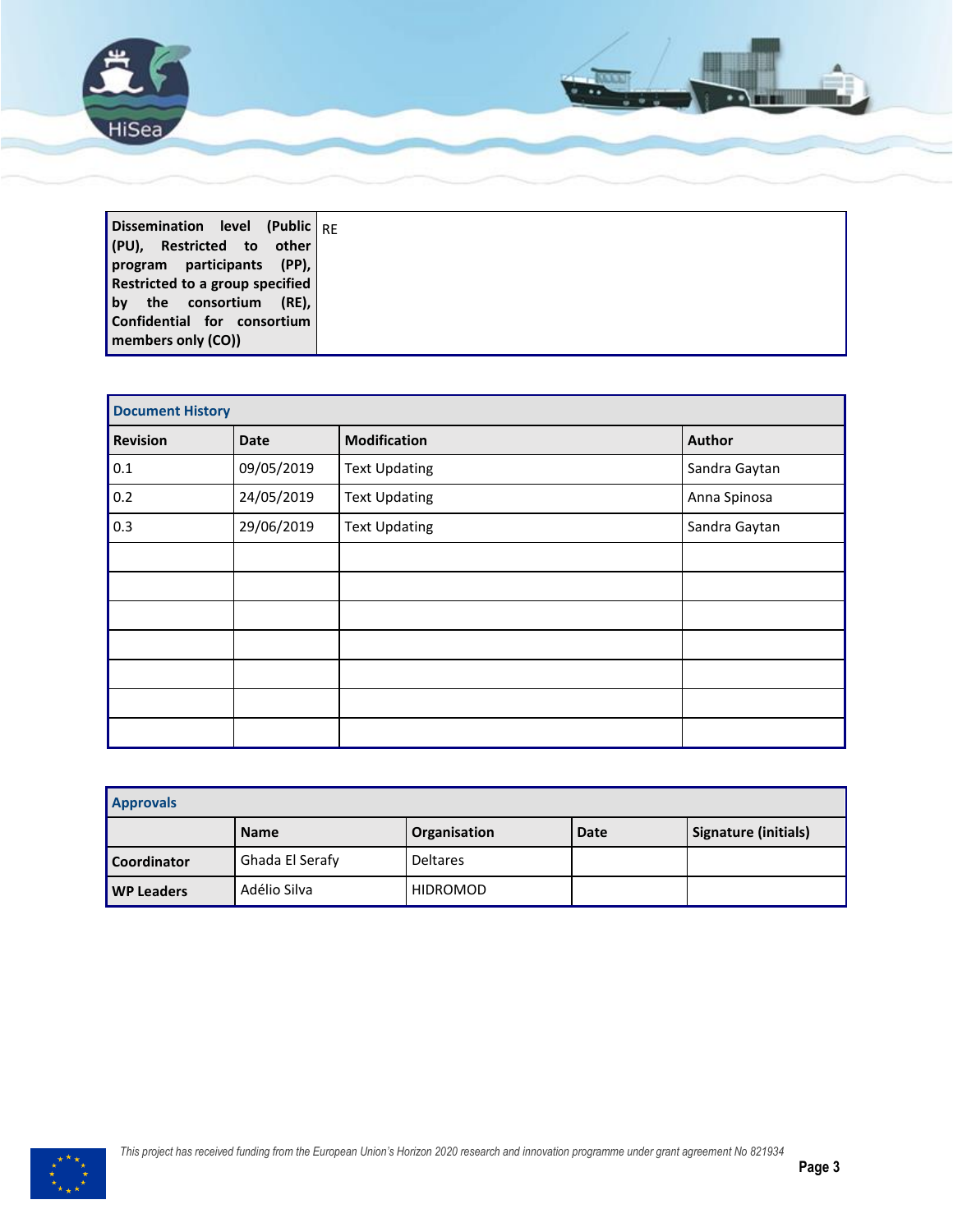

## **Table of Contents**

| $\mathbf{1}$ | <b>Introduction</b>         | 6  |
|--------------|-----------------------------|----|
| 2            |                             |    |
| $\mathbf{3}$ |                             |    |
|              |                             |    |
| 5            | <b>Links and References</b> | 10 |

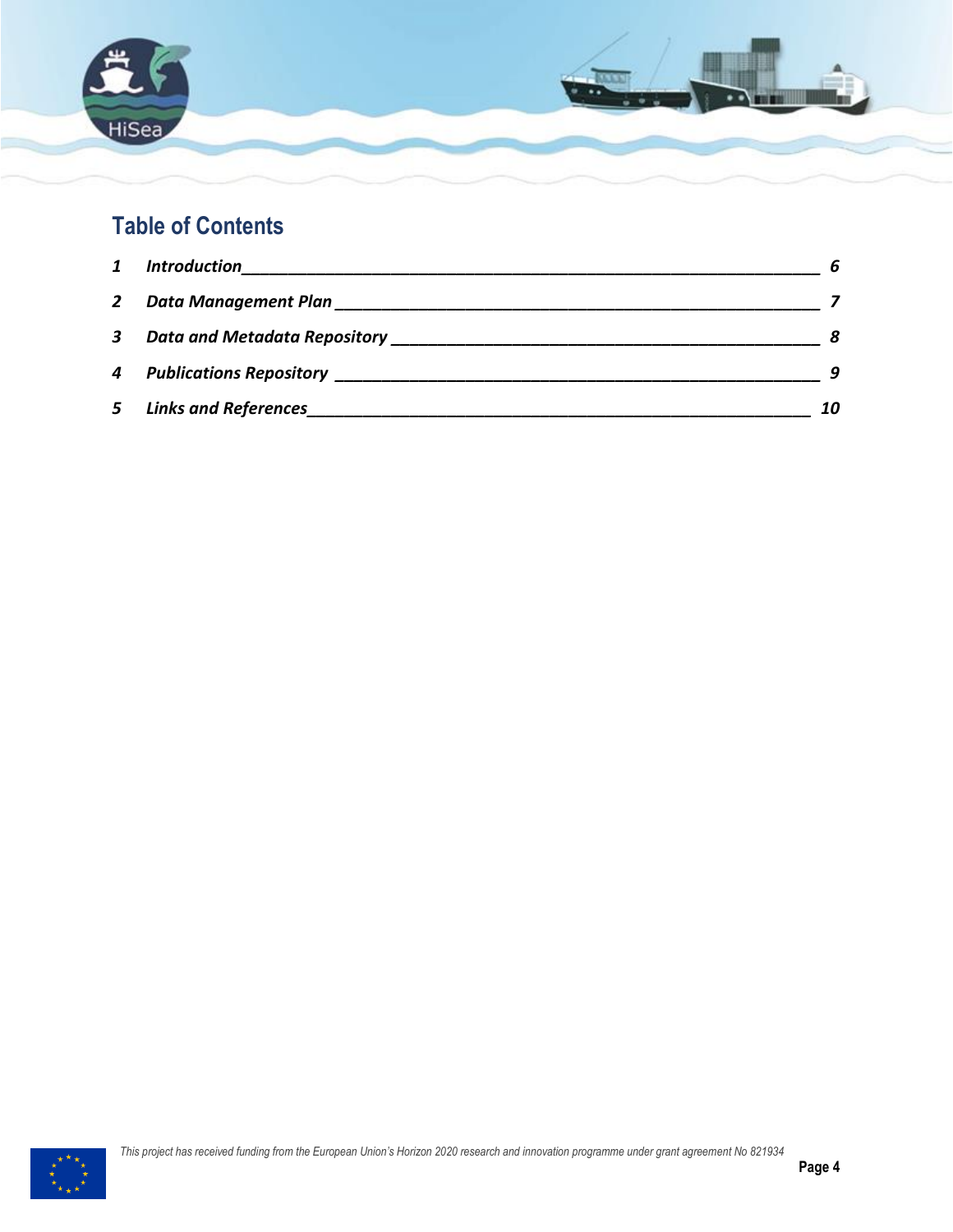

### **Executive Summary**

This deliverable provides the outline of the Open Research Data Pilot for the HiSea Platform. This deliverable describes how HiSea aims to improve access to and use of data generated by the project. Therefore, we point to the Data Management Plan (D3.4) and the possible repositories which will be used as central publication and metadata repository.

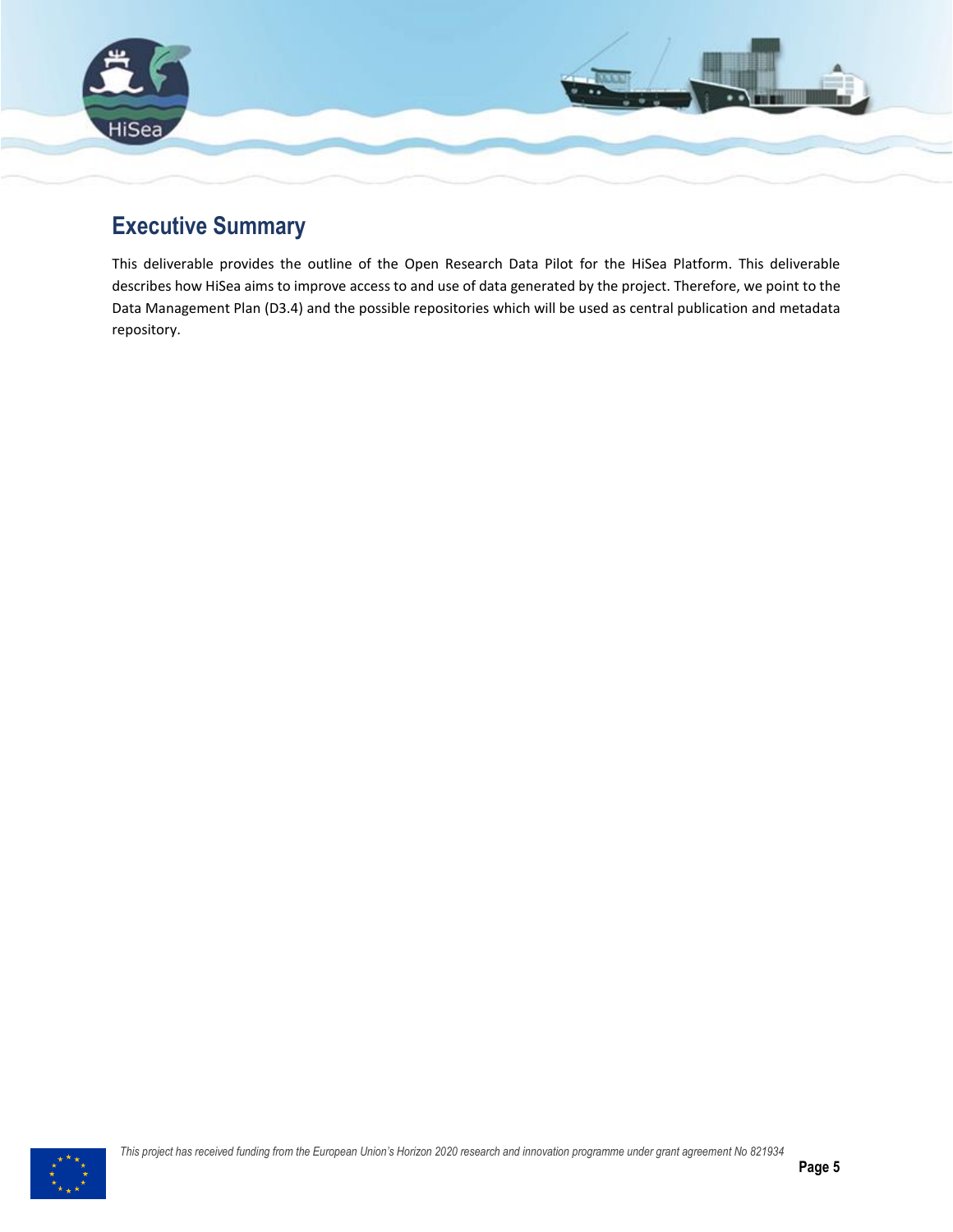

#### <span id="page-5-0"></span>**1 Introduction**

HiSea aims to provide a set of services focused on different coastal user's needs (navigation safety, ports operations, aquacultures, etc.) allowing to exploit the added value of integrated Earth Observation (EO) technologies (satellite, airborne and ground based), Copernicus Marine Service and ICT to deliver customized and ready to use information. These services will provide an easy way to get in-situ data, local high-resolution forecasts and products and services (e.g. meteo-oceanographic conditions at specific locations, identification of optimum or critical working windows, support to sea pollution response actions, etc.) to a broad range of different users.

The Open Research Data Pilot (ORDP) of the European Commission enables open access and reuse of research data generated by Horizon 2020 projects. There are two main pillars to the Pilot: developing a Data Management Plan (DMP) and providing open access to research data, if possible. The conditions to fulfil are:

- Develop (and keep up-to-date) a DMP;
- Deposit the data in a research data repository;
- Ensure third parties can freely access, mine, exploit, reproduce and disseminate the data;
- Provide related information and identify (or provide) the tools needed to use the raw data.

The Pilot applies to:

- data (and metadata) needed to validate results in scientific publications;
- Other curated and/or raw data (and metadata) that specified in the DMP.

Although, as referred, it is not expected that HiSea will generate large amounts of data (as its focus is the services and not the data) the HiSea consortium will do the best to create, from the beginning, the proper conditions to fulfil the above described requirements.

Some of these requirements area already taken care (case of the DMP) and the remaining will be addressed during the project lifetime.

In line with the principles of Open Access to research data and publications generated through H2020 programmes, HiSea participates in the Open Research Data Pilot carried out by the European Commission. As such, a Data Management Plan has been created to deal with the data collected and generated during the project, and central data, publications, and metadata repositories have been identified. This document points to the DMP (D3.4) and introduces the first selection of repositories.

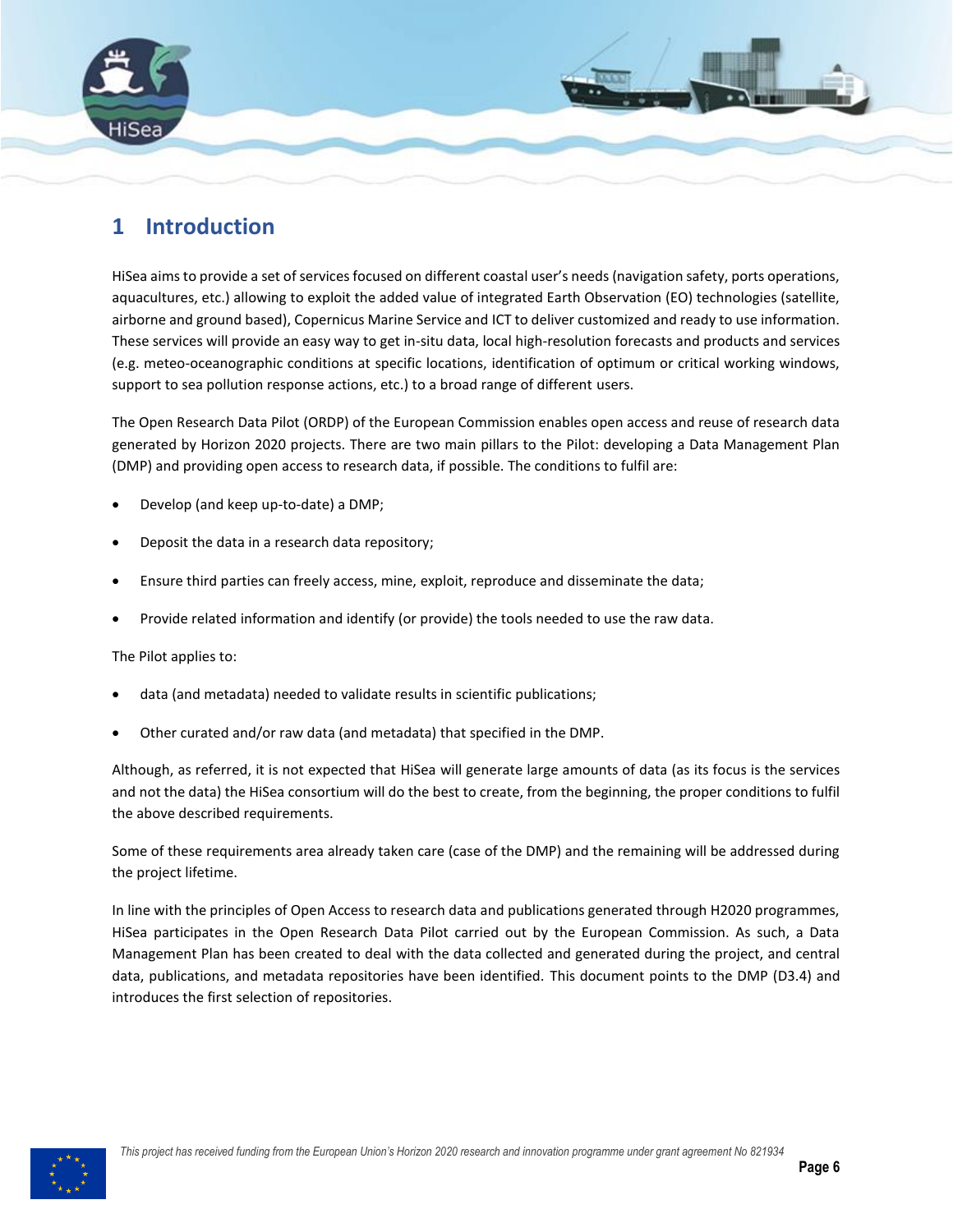

#### <span id="page-6-0"></span>**2 Data Management Plan**

The Data Management Plan (DMP) is a key element of good data management. Within the HiSea project, a DMP has been provided as deliverable (D3.2). The DMP describes the data management life cycle for the data to be collected, processed and/or generated by HiSea project. As part of making research data findable, accessible, interoperable and re-usable (FAIR), the DMP include information on the handling of research data during & after the end of the project, the collection of data, the methodology and standard to be applied, the accessibility and the preservation of the data.



*Data Management plan (Deliverable 3.2)*

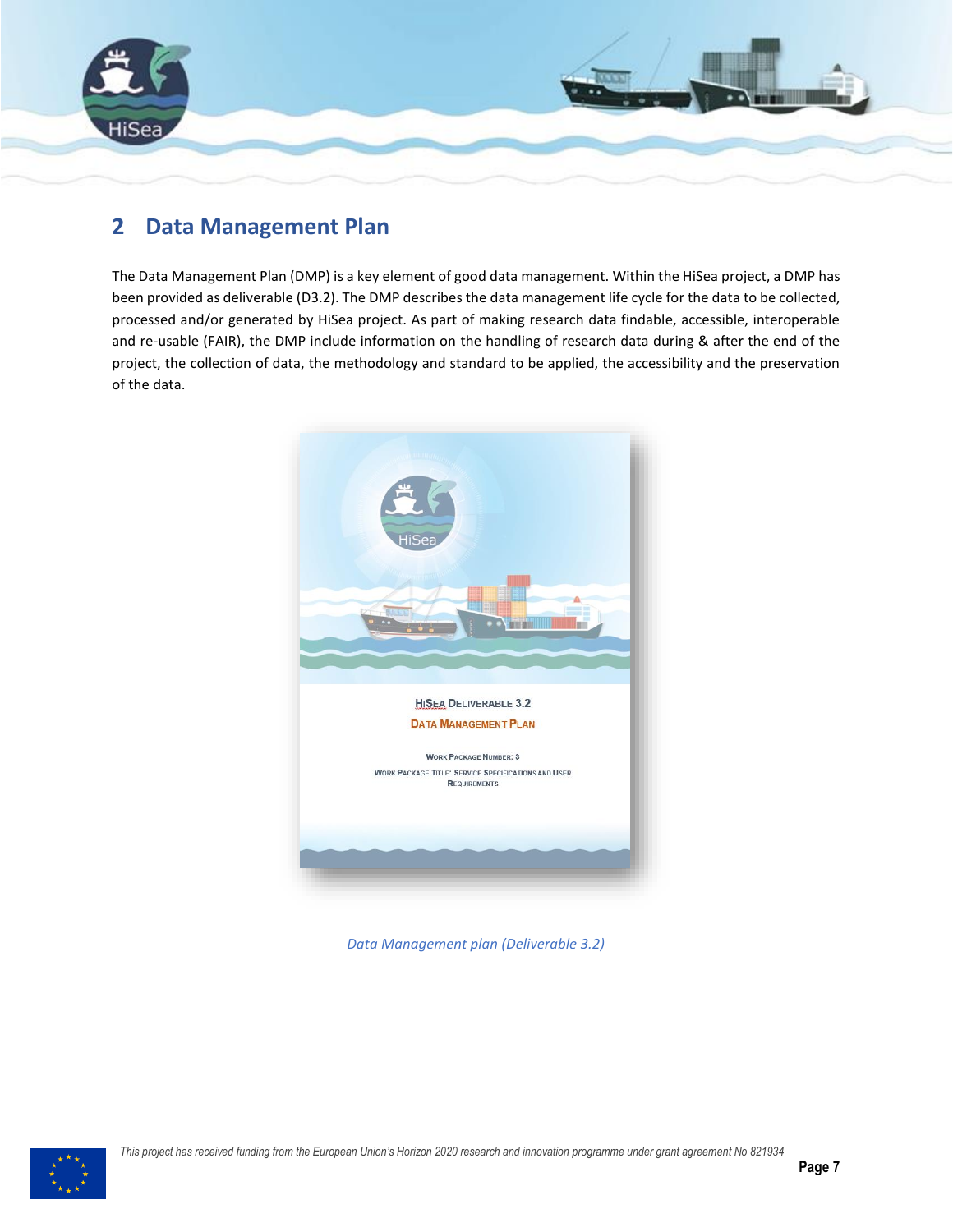

#### <span id="page-7-0"></span>**3 Data and Metadata Repository**

HiSea is developing services focused on different coastal user's needs allowing to exploit the added value of integrated Earth Observation. HiSea project aims to have a commercial service at the end of the project, therefore most of the information and data will not be openly available. However, HiSea is committed to the research community. The research data (data underlying publications, curated data and/or raw data), will be placed in a data repository and will be freely accessible to individuals, consortia, working groups, and institutes. HiSea will make sure a link to the repository is included in any peer-reviewed scientific research HiSea articles



#### Squamatisation of the Open Access.

Source: [http://ec.europa.eu/research/participants/docs/h2020-funding-guide/cross-cutting-issues/open-access](http://ec.europa.eu/research/participants/docs/h2020-funding-guide/cross-cutting-issues/open-access-data-management/open-access_en.htm)[data-management/open-access\\_en.htm](http://ec.europa.eu/research/participants/docs/h2020-funding-guide/cross-cutting-issues/open-access-data-management/open-access_en.htm)

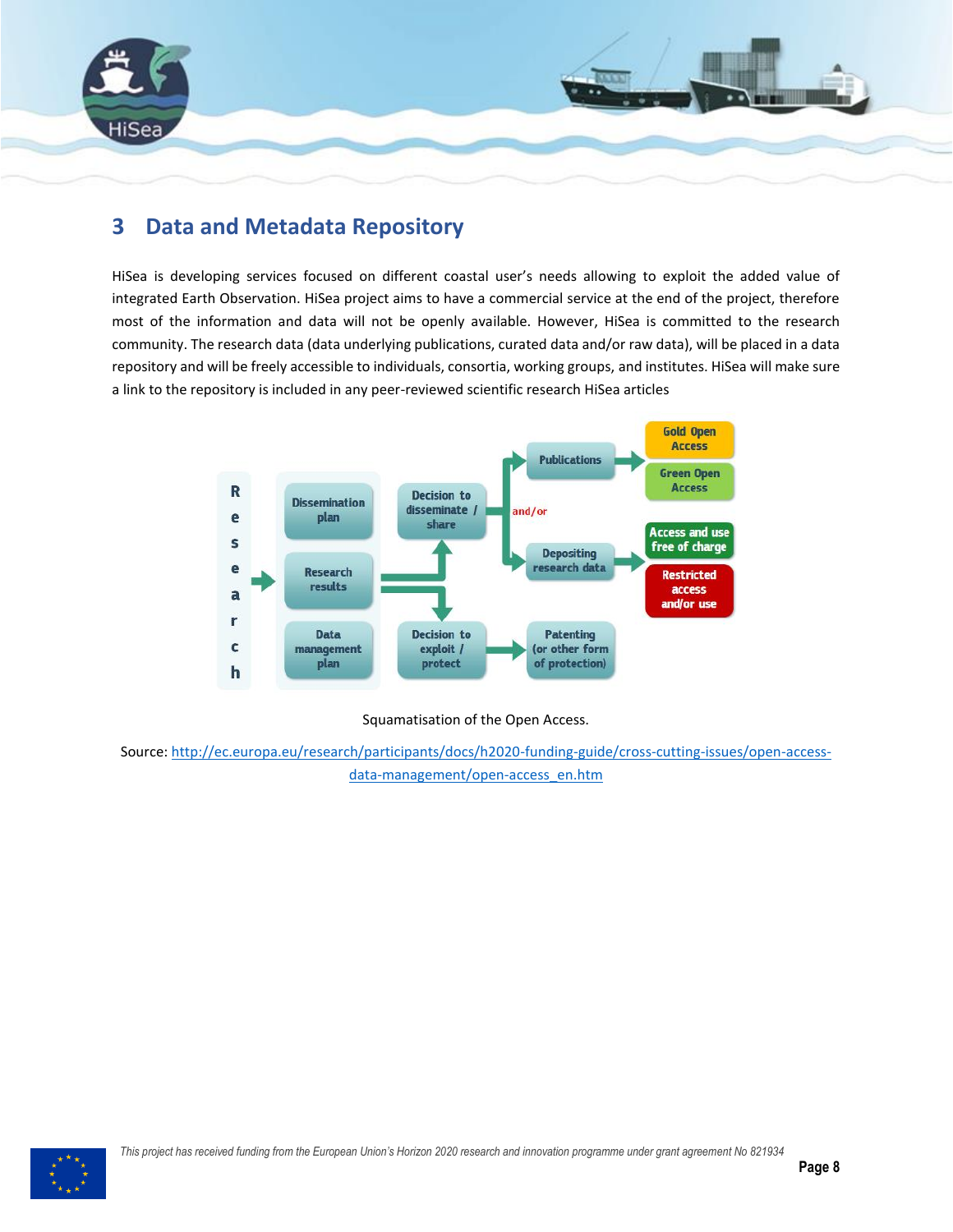

### <span id="page-8-0"></span>**4 Publications Repository**

Open access (OA) refers to the practice of providing online access to scientific information that is free of charge to the end-user and reusable. "Scientific" refers to all academic disciplines. In the context of research and innovation, "scientific information" can mean:

- peer-reviewed scientific research articles (published in scholarly journals), or
- research data (data underlying publications, curated data and/or raw data).

HiSea aims to make all publications open access. As such, it is expected that all publications such as peer-reviewed scientific research articles, conference proceedings, and other public documentation will be available in the HiSea webpage or in the Joint Research Centre (JRC).

|                                                                                                                                                                                                               |        | Print   Help   Contact   Privacy statement   Legi |  |
|---------------------------------------------------------------------------------------------------------------------------------------------------------------------------------------------------------------|--------|---------------------------------------------------|--|
| <b>JOINT RESEARCH CENTRE</b>                                                                                                                                                                                  |        |                                                   |  |
| European<br>Publications Repository - Your online access to JRC's research publications<br>Commission                                                                                                         |        |                                                   |  |
| European Commission > JRC > JRC Publications Repository                                                                                                                                                       |        |                                                   |  |
| Q Advanced Search Help<br><del>n</del> Home                                                                                                                                                                   | Search |                                                   |  |
| Welcome to the JRC Publications Repository                                                                                                                                                                    |        |                                                   |  |
| The JRC Publications Repository is an online service giving access to data about research publications produced by the European Commission's Joint Research Centre.                                           |        |                                                   |  |
| This service is established to assist with central storage, management and search to our research publications.                                                                                               |        |                                                   |  |
| Where possible we will endeavour to provide access to a full-text publication.                                                                                                                                |        |                                                   |  |
|                                                                                                                                                                                                               |        |                                                   |  |
|                                                                                                                                                                                                               |        |                                                   |  |
| Enter some text in the box below to search JRC Publications Repository.                                                                                                                                       |        |                                                   |  |
| Or browse JRC Publications by Directorate.<br>Search                                                                                                                                                          |        |                                                   |  |
|                                                                                                                                                                                                               |        |                                                   |  |
|                                                                                                                                                                                                               |        |                                                   |  |
| Recent JRC Publications <b>Existing True List PRSS</b>                                                                                                                                                        |        |                                                   |  |
| JRC117104 - GHSL Data Package 2019 View details                                                                                                                                                               |        |                                                   |  |
| The Global Human Settlement Layer (GHSL) produces new global spatial information, evidence-based analytics and knowledge describing the human presence on the planet Earth. The GHSL operates in a fully open |        |                                                   |  |
| and free data and methods access policy, building the knowledge supporting the de.                                                                                                                            |        |                                                   |  |
|                                                                                                                                                                                                               |        |                                                   |  |
|                                                                                                                                                                                                               |        |                                                   |  |
| 0000000                                                                                                                                                                                                       |        |                                                   |  |
|                                                                                                                                                                                                               |        |                                                   |  |

*Screen captures of the Joint Research Centre (JRC).*